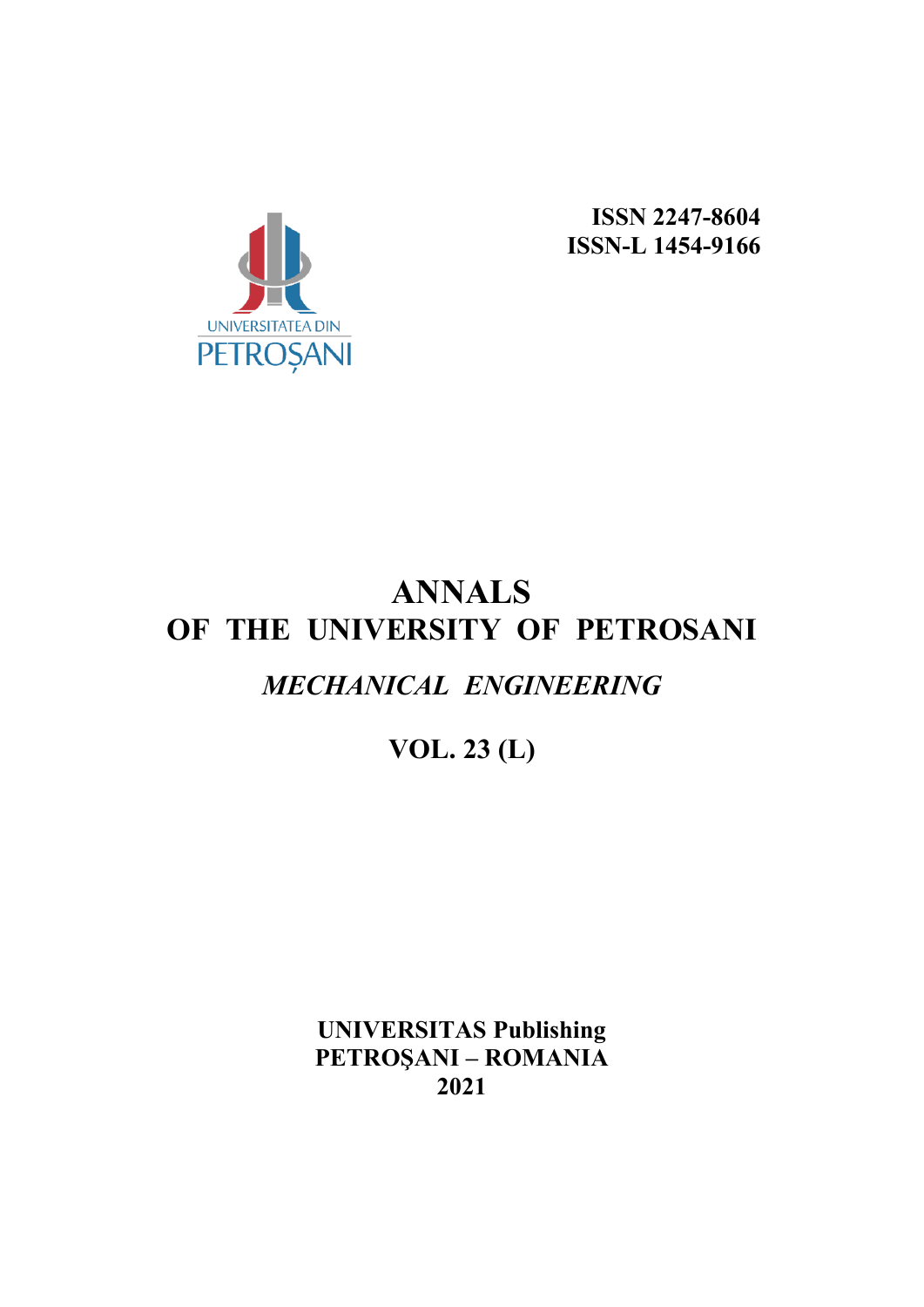#### **EDITOR OF PUBLICATION Prof. PhD. Eng. Sorin Mihai RADU**

#### **ADVISORY BOARD:**

**Prof.Eng. Moise-Ioan ACHIM Ph.D.** – "1 Decembrie 1918" University of Alba–Iulia, *Romania*; **Prof.Eng. Iosif ANDRAŞ Ph.D.** – University of Petroşani, *Romania*; **Prof.Eng. Alexandru BOROIU Ph.D.** – University of Piteşti, *Romania*; **Prof.Eng. Anca BUCUREȘTEANU Ph.D.** – "Politehnica" University of Bucureşti, *Romania*; **Prof.Eng. Ioan CARŢIŞ Ph.D.** – Politechnical University of Timişoara, *Romania*; **Prof.Eng. Ion CIUCĂ Ph.D.** – "Politehnica" University of Bucureşti, *Romania*; **Prof.Eng. Predrag DAŠIĆ Ph.D.** – High Technical Mechanical School R. Krstića, Trstenik, *Serbia*; **Prof.Eng. Netai Chandra DEY Ph.D.** Indian Institute of Engineering Science and Technology, *India* **Prof.Eng. Sorin DIMITRIU Ph.D.** – "Politehnica" University of Bucureşti, *Romania*; **Prof.Eng. Florinel DINU Ph.D.** – "Petroleum–Gas" University of Ploieşti, *Romania*; **Prof.Eng. Valeriu DULGHERU Ph.D.** – Tech.University of Moldova, Chişinău, *Republic of Moldova*; **Assoc.Prof.Eng. Dan Ovidiu GLĂVAN Ph.D. –** "Aurel Vlaicu" University of Arad, *Romania*; **Prof.Eng. António GONÇALVES–COELHO Ph.D. –** Universidade Nova de Lisboa, *Portugal*; **Prof.Eng. Otto GRIGOROV Ph.D.** – National Technical University of Kharkov, *Ukraine*; **Prof.Eng. Anatoli GHRABCHENKO Ph.D.** – National Technical University of Kharkov, *Ukraine*; **Prof.Eng. Nicolae ILIAŞ Ph.D.** – University of Petroşani, *Romania*; **Prof.Eng. Krzysztof KOTWICZA Ph.D** – AGH University of Science and Technology, *Poland*; **Assoc.Prof.Eng. Gábor LADÁNYI Ph.D** – University of Miskolc, *Hungary*; **Prof.Eng. Traian MAZILU Ph.D. –** "Politehnica" University of Bucureşti, *Romania*; **Prof.Eng. Mihai MINESCU Ph.D.** – "Petroleum–Gas" University of Ploieşti, *Romania*; **Prof.Eng. Mircea NICOARĂ Ph.D.** – Politechnical University of Timişoara, *Romania*; **Prof.Eng. Gyula PATKO Ph.D** – University of Miskolc, *Hungary*; **Prof.Eng. Cristina PUPĂZĂ** – "Politehnica" University of Bucureşti, *Romania*; **Assoc.Prof.Eng. Eugen PĂMÎNTAŞ Ph.D.** – Politechnical University of Timişoara, *Romania*; **Prof.Eng. Şerban RAICU Ph.D.** – "Politehnica" University of Bucureşti, *Romania*; **Prof.Eng. Janusz REŚ Ph.D.** – AGH University of Science and Technology, *Poland*; **Prof.Eng. Alexei TOCA Ph.D.** – Technical University of Moldova, Chişinău, *Republic of Moldova*; **Prof.Eng. Raul R. TURMANIDZE Ph.D.** – Technical University of Tbilisi, *Georgia*; **Prof.Eng. Nicolae UNGUREANU Ph.D.** – Technical University of Cluj–Napoca, *Romania*; **Prof.Eng. Ioan VIDA–SIMITI Ph.D.** – Technical University of Cluj–Napoca, *Romania*; **Assoc.Prof.Eng. Zoltán VIRÁG Ph.D** – University of Miskolc, *Hungary*;

#### **EDITORIAL BOARD:**

**Editor-in-chief: Prof.Eng.Habil. Florin Dumitru POPESCU Ph.D.** - University of Petroşani, *Romania* **Deputy Editor: Assoc.Prof.Eng. Andrei ANDRAŞ Ph.D.** - University of Petroşani, *Romania* **Associate Editors: Prof.Eng.Habil. Dan Codruț PETRILEAN Ph.D.** - University of Petroşani, *Romania* **Assoc.Prof.Eng. Iosif DUMITRESCU Ph.D.** - University of Petroşani, *Romania* **Assoc.Prof.Eng. Gabriel PRAPORGESCU Ph.D.** - University of Petroşani, *Romania* **Assoc.Prof.Eng. Sorin VĂTAVU Ph.D.** - University of Petroşani, *Romania*

**Editorial office address:**

University of Petroșani, 20 University Street, 332006, Petroșani, Romania, **Phone:** (40) 254/54.29.94, 54.25.80, 54.25.81, 54.25.82, **Fax.** (40)254/54.34.91, 54.62.38,<https://www.upet.ro/annals/mechanical/> E-mail: [annals-mech@upet.ro](mailto:annals-mech@upet.ro) *|* [andrei.andras@gmail.com](mailto:andrei.andras@gmail.com)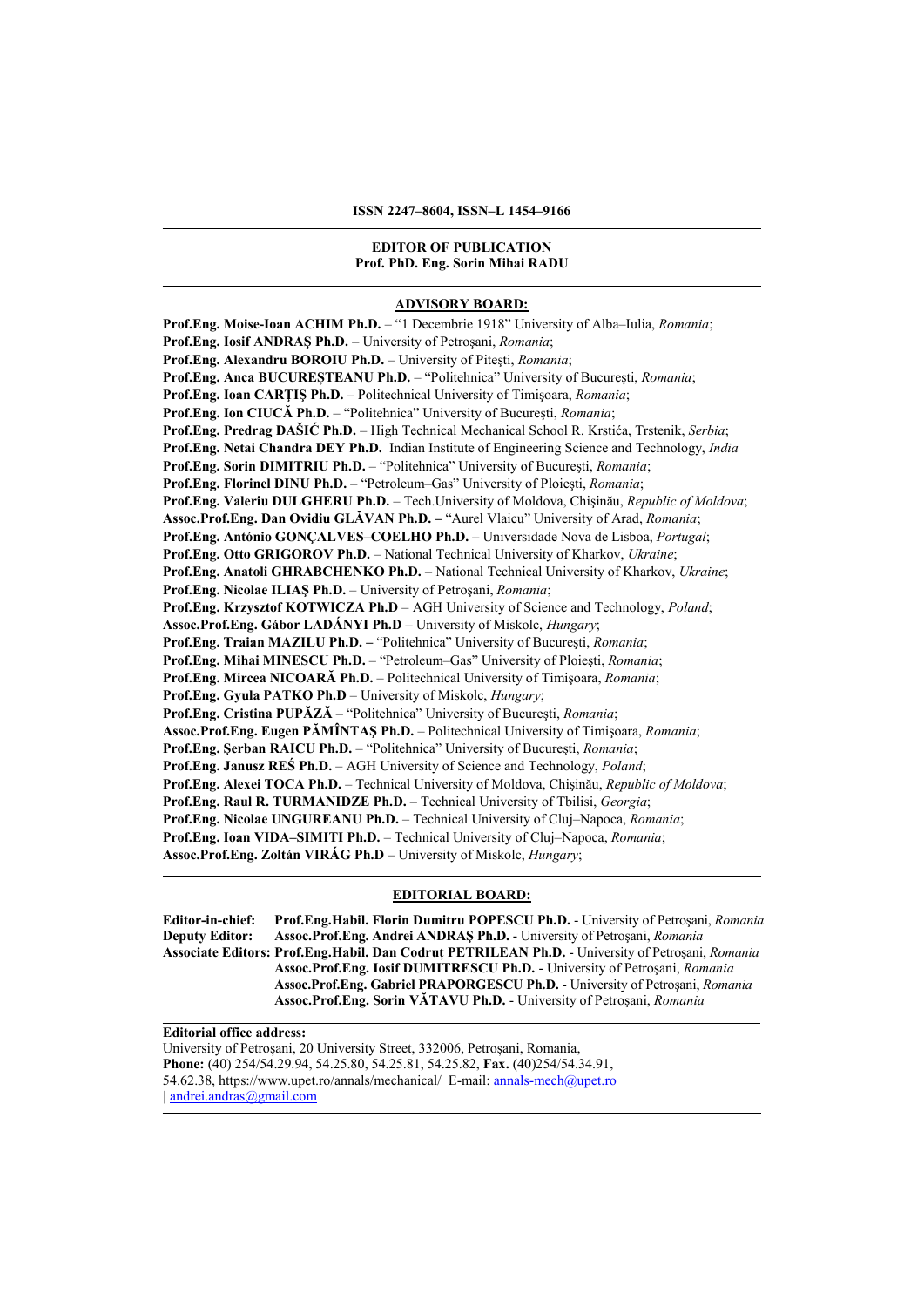## **Contents**

| Alexandru, T.G., Bucureșteanu, A., Design of a force feedback controller for a<br>pneumatic gluing station by employing FEM simulations                                                              | $\mathbf{1}$ |
|------------------------------------------------------------------------------------------------------------------------------------------------------------------------------------------------------|--------------|
| Apostu, S.E., Dumitrescu, I., The Tool Angles Measuring Device                                                                                                                                       | 9            |
| Apostu, S.E., Dumitrescu, I., Study of Mining Roll Belt Conveyers in Lupeni Mine                                                                                                                     | 19           |
| Dinescu, S., Radu, S.M., Florea, A., Danciu, C., Tomuș, O.B., Popescu, S.,<br>Possible Risks of CO2 Storage in Underground Salt Caverns                                                              | 27           |
| Gharib, H., Kovács, Gy., Maintenance strategies of machines supported by<br>knowledge-based systems                                                                                                  | 37           |
| Itu, R.B., Checking of the Braking Mechanism of the Hoisting Device at Blind<br>Shaft No.11 at Lonea Mine                                                                                            | 49           |
| Itu, R.B., Determination of Inertia Moments in an Even Braced Frame Girder<br>Based on Reduction to Systems of Material Points with the Same Inertial<br>Characteristics as Those of the Girder Bars | 55           |
| Marc, B.I., Dinescu, S., Budilică (Andrei), D.-I., Simulation of the Excavation<br>Process Dynamics of a Hydraulic Excavator Using Solidworks                                                        | 61           |
| Marc, B.I., Dinescu, S., Marita, M.O., Simulation and Analysis of the Kinematics<br>of a Single Bucket Hydraulic Excavator during the Excavation Process                                             | 71           |
| Mohammed Sahib, M., Kovács, Gy., Szávai, Sz., Numerical Analysis of Composite<br>Sandwich Structures with Circular Honeycomb Core                                                                    | 79           |
| Peagu (Furdui), D., Radu, S.M., Tashchi, E., Biro (Korozsi), E., Reliability Analysis<br>of Automatic Methane Concentration Monitoring Systems in Jiu Valley Mining<br>Units                         | 87           |
| Soica (Stanimirescu), A., Air Quality in Industrial Factories from Jiu Valley.<br>Case Study                                                                                                         | 111          |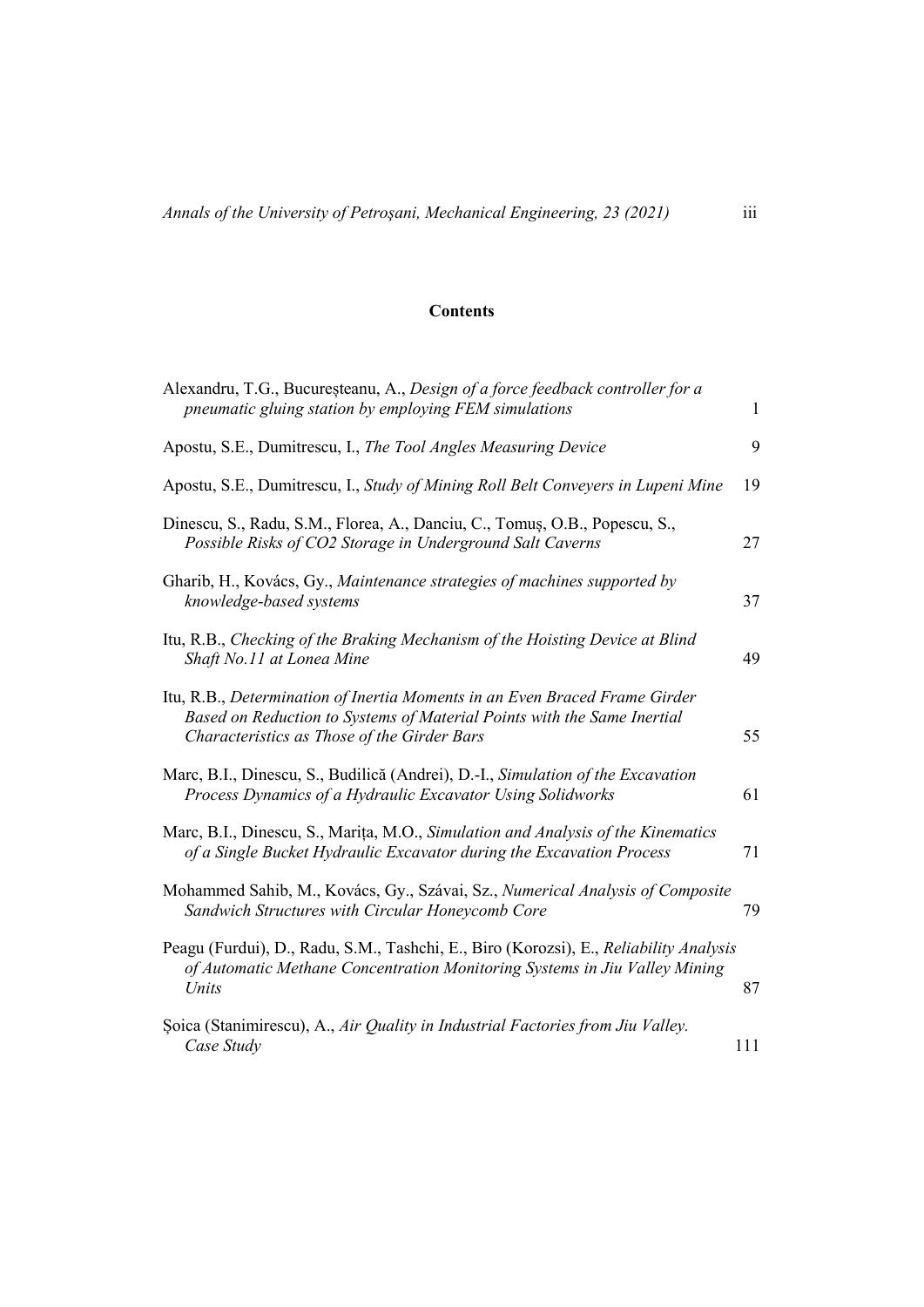| Soica (Stanimirescu), A., Environmental Monitoring Using ATMEL<br>Microcontroller | 115 |
|-----------------------------------------------------------------------------------|-----|
| Corciovă, M.M., Neaga, P., The Open Data Concept                                  | 123 |
| Corciovă, M.M., Neaga, P., The Open Platform Concept                              | 131 |
| Index of Authors                                                                  | 137 |
| <b>Instructions for Authors</b>                                                   | 138 |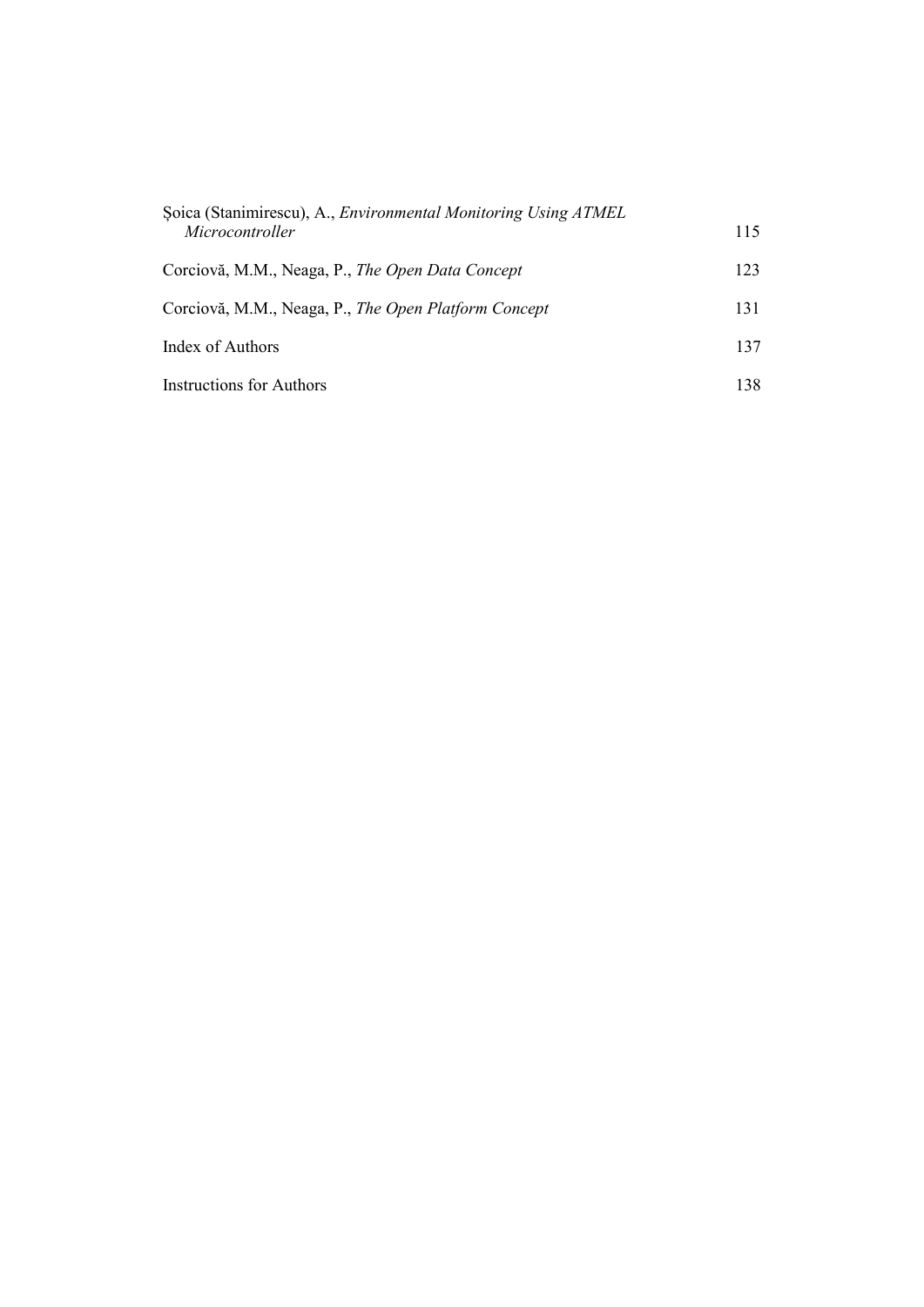## **INDEX OF AUTHORS**

| A                         |              | K                                     |     |
|---------------------------|--------------|---------------------------------------|-----|
| Alexandru, T.-G.,         | $\mathbf{1}$ | Kovács, Gy.,<br>37, 79                |     |
| Apostu, S.,               | 9, 19        |                                       |     |
|                           |              | M                                     |     |
| B                         |              | Marc, B.I.,<br>61, 71                 |     |
| Biro (Korozsi), E.,       | 87           | Marița, M.O.,                         | 71  |
| Bucureșteanu, A.,         | $\mathbf{1}$ | Mohammed Sahib, M.,                   | 79  |
| Budilică (Andrei), D.-I., | 61           |                                       |     |
|                           |              | N                                     |     |
| C                         |              | Neaga, P,<br>123, 131                 |     |
| Corciovă, M.M.,           | 123, 131     |                                       |     |
|                           |              | ${\bf P}$                             |     |
| D                         |              | Peagu (Furdui), D.,                   | 87  |
| Danciu, C.,               | 27           | Popescu, S.,                          | 27  |
| Dinescu, S.,              | 27, 61, 71   |                                       |     |
| Dumitrescu, I.,           | 9, 19        | R                                     |     |
| Dunca, E.,                | 131          | Radu, S.M.,<br>27,87                  |     |
| Dura, C.,                 | 35           |                                       |     |
|                           |              | S                                     |     |
| F                         |              | Szávai, Sz.,                          | 79  |
| Florea, A.,               | 27           | Szirbik, S.,                          | 115 |
|                           |              |                                       |     |
| G                         |              | Ş                                     |     |
| Gharib, H.,               | 37           | Soica (Stanimirescu), A.,<br>111, 115 |     |
|                           |              |                                       |     |
| I                         |              | T                                     |     |
| Itu, R.-B.,               | 49, 55       | Tashchi, E.,                          | 87  |
|                           |              | Tomuş, O.B.,                          | 27  |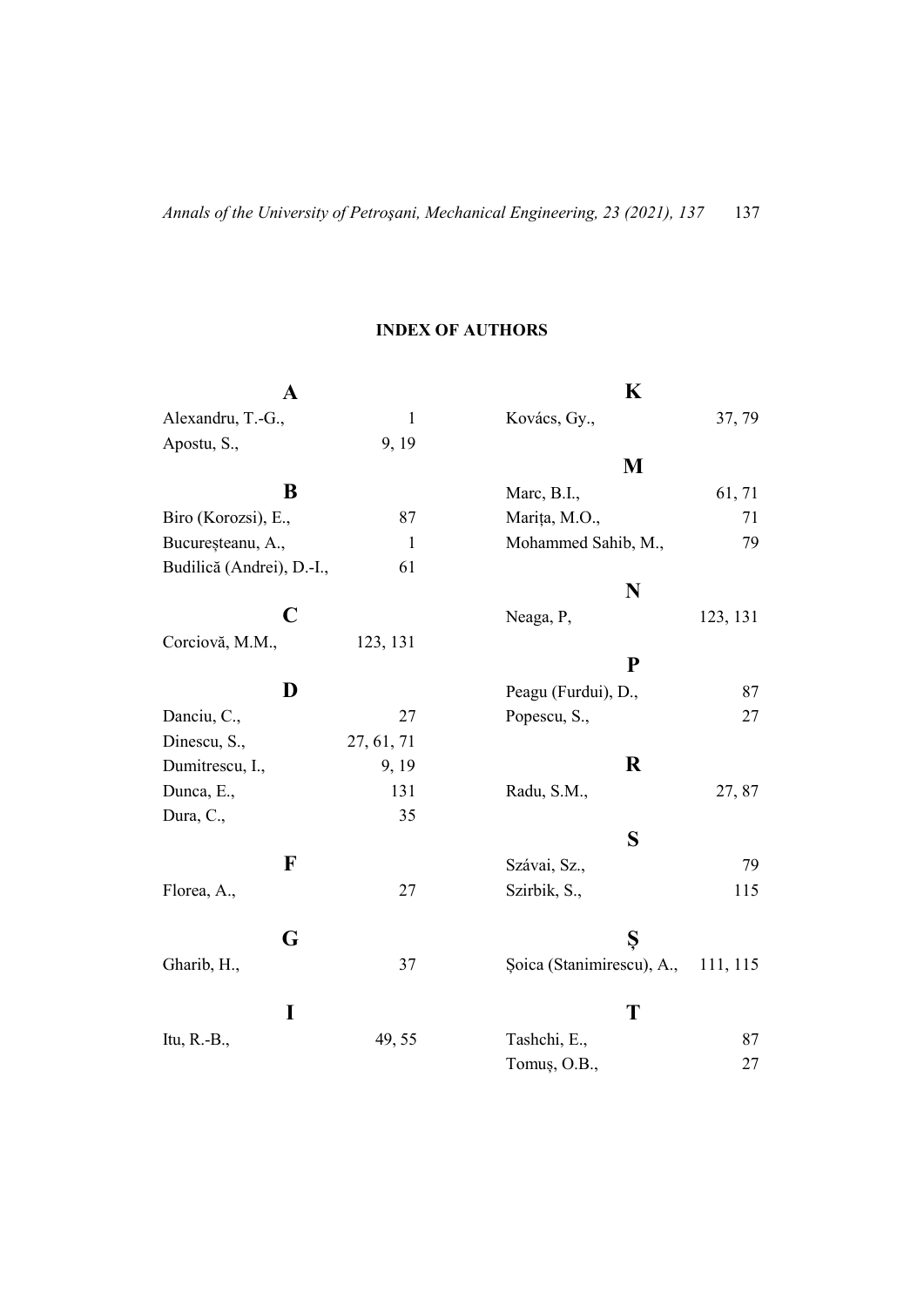*Annals of the University of Petroşani, Mechanical Engineering, 21 (2019), 138-139* 138

## **INSTRUCTIONS FOR AUTHORS[1](#page-5-0)**

## **THE TITLE OF THE PAPER WILL BE WRITTEN WITH CAPITAL LETTERS, CENTERED, AT 7.0 cm FROM THE UPPER EDGE OF A4 FORMAT, ALONG THE ENTIRE WIDTH, TIMES NEW ROMAN, 14 POINTS, BOLD.**

 $\triangleleft$  (14 points)

 $\triangleleft$  (14 points)

**The first name and the family name will be written with CAPITAL LETTERS, BOLD, CENTERED, 130 mm width, Times New Roman, 12 points, each name being followed by number,** *and in the footnote the didactic and scientific degree, the position and place of work of the authors (possibly fax, E-mail) are indicated, with italics, 130 mm width, Times New Roman, 11 points.* 

 $\triangleleft$  (12 points)

 $\triangleleft$  (12 points)

<Tab> **Abstract: (Times New Roman, 10 points, bold)** The Abstract will only be in English and will have between 50 and 100 words, arranged all over the entire width, single, left – right alignment, all over the width of the printed space, Times New Roman, 10 points.

> $\leq$  (10 points)  $\leq$  (10 points)

<Tab> **Key words: (Times New Roman, 10 points, bold)** 5 – 10 words, in English, along the entire width, Times New Roman, 10 points.

> $\leq$  (10 points)  $\leq$  (10 points)  $\leq$  (10 points)

## <Tab> **1. THE TITLE OF THE CHAPTER IS WRITTEN WITH CAPITAL LETTERS, BOLD, TIMES NEW ROMAN, 11 POINTS AND WILL BE NUMBERED WITH ARABIC NUMBERS.**

 $\triangleleft$  (11 points)

 $\langle \text{Tab}\rangle$  The paper text paragraphs will be left – right aligned. The lines of the entire text will be single spaced with Times New Roman fonts, size 11 points.

The paper will be edited in a language of international circulation (English, French, German) on A4 format (210 x 297), page setup: top 5.6 cm, bottom 4.6 cm, left 3.7 cm, right 3.7 cm, in WORD and the number of pages must be even between 4 and 16. The size of the symbol is given next and is written in the instructions used to assist in editing the text. It indicates a blank line and does not show in the text of the paper, being obtained by pressing <ENTER>. The size of a <Tab> is 1.27 cm. No blank line is left between the paragraphs. Between the last line before the title and the title of the chapter and between the title and the first next line a blank line is left for each.

<span id="page-5-0"></span> <sup>1</sup> *Professor Eng., Ph.D. at the University of Petroşani, email adress*